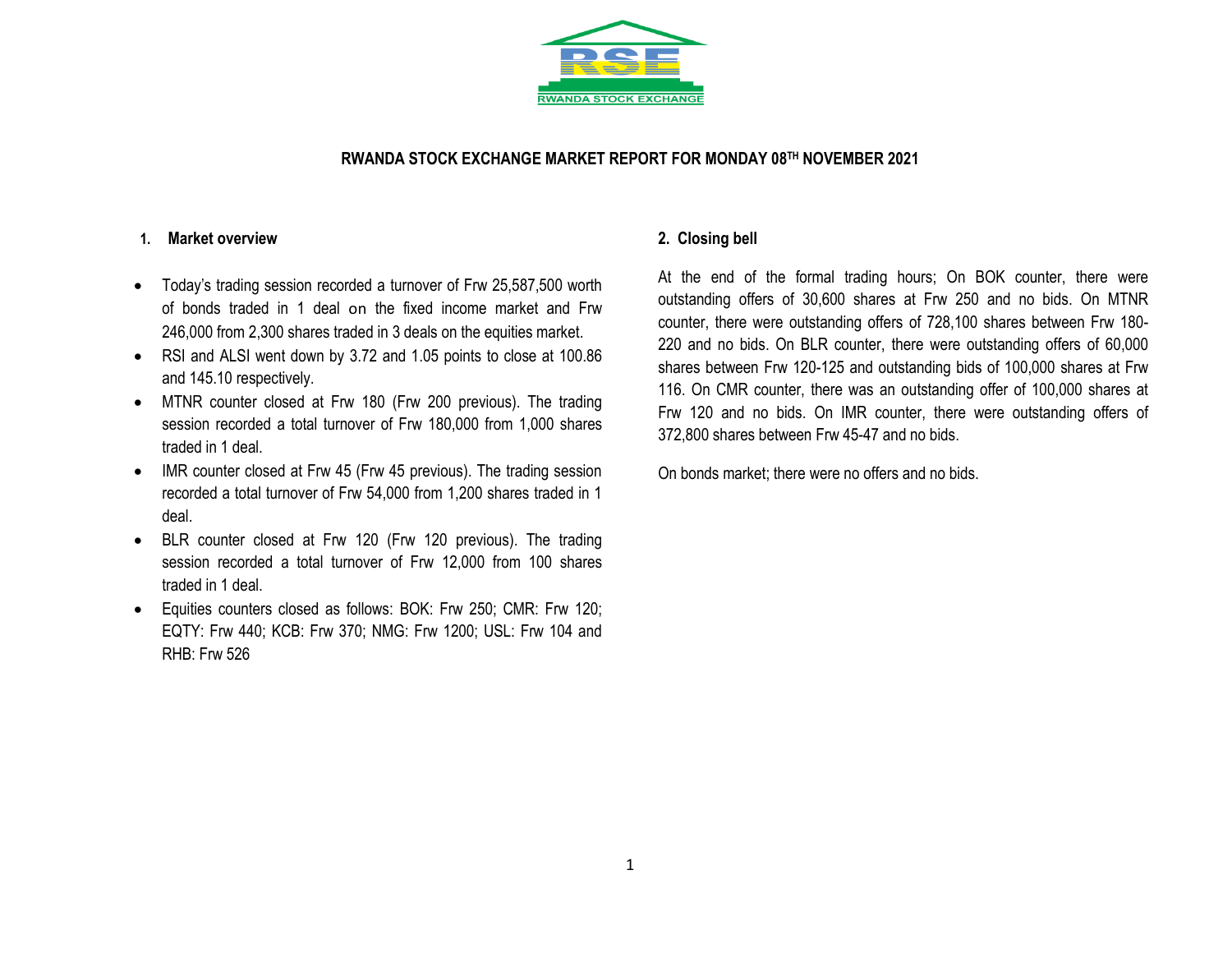# **3. Equities Market on 08/11/2021**

| <b>ISIN-CODE</b>    | <b>Stock</b> |       | Past 12<br>months<br><b>High - Low</b> | <b>High</b> | Today's<br>session<br>Low | <b>Closing</b> | Prev. | Change   | <b>Volume</b> | <b>Value</b> |
|---------------------|--------------|-------|----------------------------------------|-------------|---------------------------|----------------|-------|----------|---------------|--------------|
| RW000A1JCYA5        | <b>BOK</b>   | 250   | 225                                    | 0.00        | 0.00                      | 250            | 250   | 0.00     | 0.00          | 0.00         |
| RW000A1H63N6        | <b>BLR</b>   | 124   | 100                                    | 120         | 120                       | 120            | 120   | $+0.00$  | 100           | 12,000       |
| KE0000000380        | <b>NMG</b>   | 1,200 | 1,200                                  | 0.00        | 0.00                      | 1,200          | 1,200 | 0.00     | 0.00          | 0.00         |
| KE0000000315        | <b>KCB</b>   | 370   | 370                                    | 0.00        | 0.00                      | 370            | 370   | 0.00     | 0.00          | 0.00         |
| KE0000000489        | <b>USL</b>   | 104   | 104                                    | 0.00        | 0.00                      | 104            | 104   | 0.00     | 0.00          | 0.00         |
| KE0000000554        | <b>EQTY</b>  | 440   | 440                                    | 0.00        | 0.00                      | 440            | 440   | 0.00     | 0.00          | 0.00         |
| <b>RW000A2DN989</b> | <b>IMR</b>   | 47    | 42                                     | 45          | 45                        | 45             | 45    | $+0.00$  | 1,200         | 54,000       |
| ZAE000244737        | <b>RHB</b>   | 526   | 526                                    | 0.00        | 0.00                      | 526            | 526   | 0.00     | 0.00          | 0.00         |
| RW000A2QAPH5        | <b>CMR</b>   | 120   | 120                                    | 0.00        | 0.00                      | 120            | 120   | 0.00     | 0.00          | 0.00         |
| RW000A3CNNB4        | <b>MTNR</b>  | 269   | 200                                    | 180         | 180                       | 180            | 200   | $-20.00$ | 1,000         | 180,000      |

| <b>Market Status</b> |          |  |  |  |  |  |  |  |  |
|----------------------|----------|--|--|--|--|--|--|--|--|
| 08h50-08h59          | Pre-Open |  |  |  |  |  |  |  |  |
| 09h00-12h00          | Open     |  |  |  |  |  |  |  |  |
| 12h00-08h50          | Close    |  |  |  |  |  |  |  |  |

| <b>INDICES</b>                      | <b>Previous</b> | <b>Today</b> | <b>Points</b> | Change % |
|-------------------------------------|-----------------|--------------|---------------|----------|
| <b>RSI</b>                          | 104.58          | 100.86       | $-3.72$       | $-3.56$  |
| <b>ALSI</b>                         | 146.16          | 145.10       | $-1.05$       | $-0.73$  |
| <b>OTHER TRADING</b><br><b>STAT</b> |                 |              |               |          |
| <b>Shares traded</b>                | 1,500           | 2,300        | 800           | 53.33    |
| <b>Equity Turnover</b>              | 67,500          | 246,000      | 178,500       | 264.44   |
| <b>Number of deals</b>              | 1.00            | 3.00         | 2.00          | 200.00   |

| Exchange rate against Frw as at 08/11/2021 |                                    |        |          |  |  |  |  |  |  |
|--------------------------------------------|------------------------------------|--------|----------|--|--|--|--|--|--|
| Currency                                   | <b>Sell</b>                        | Buy    | Average  |  |  |  |  |  |  |
|                                            |                                    |        |          |  |  |  |  |  |  |
|                                            |                                    |        |          |  |  |  |  |  |  |
| <b>USD</b>                                 | 1,013.31                           | 993.45 | 1,003.38 |  |  |  |  |  |  |
| <b>KES</b>                                 | 9.08                               | 8.90   | 8.99     |  |  |  |  |  |  |
| <b>UGS</b>                                 | 0.28                               | 0.27   | 0.28     |  |  |  |  |  |  |
| BIF                                        | 0.50                               | 0.49   | 0.50     |  |  |  |  |  |  |
| <b>TZS</b>                                 | 0.44                               | 0.43   | 0.43     |  |  |  |  |  |  |
| <b>ZAR</b>                                 | 67.66                              | 66.34  | 67.00    |  |  |  |  |  |  |
|                                            | <b>Market Capitalization (Frw)</b> |        |          |  |  |  |  |  |  |
|                                            | 3,699,492,268,616                  |        |          |  |  |  |  |  |  |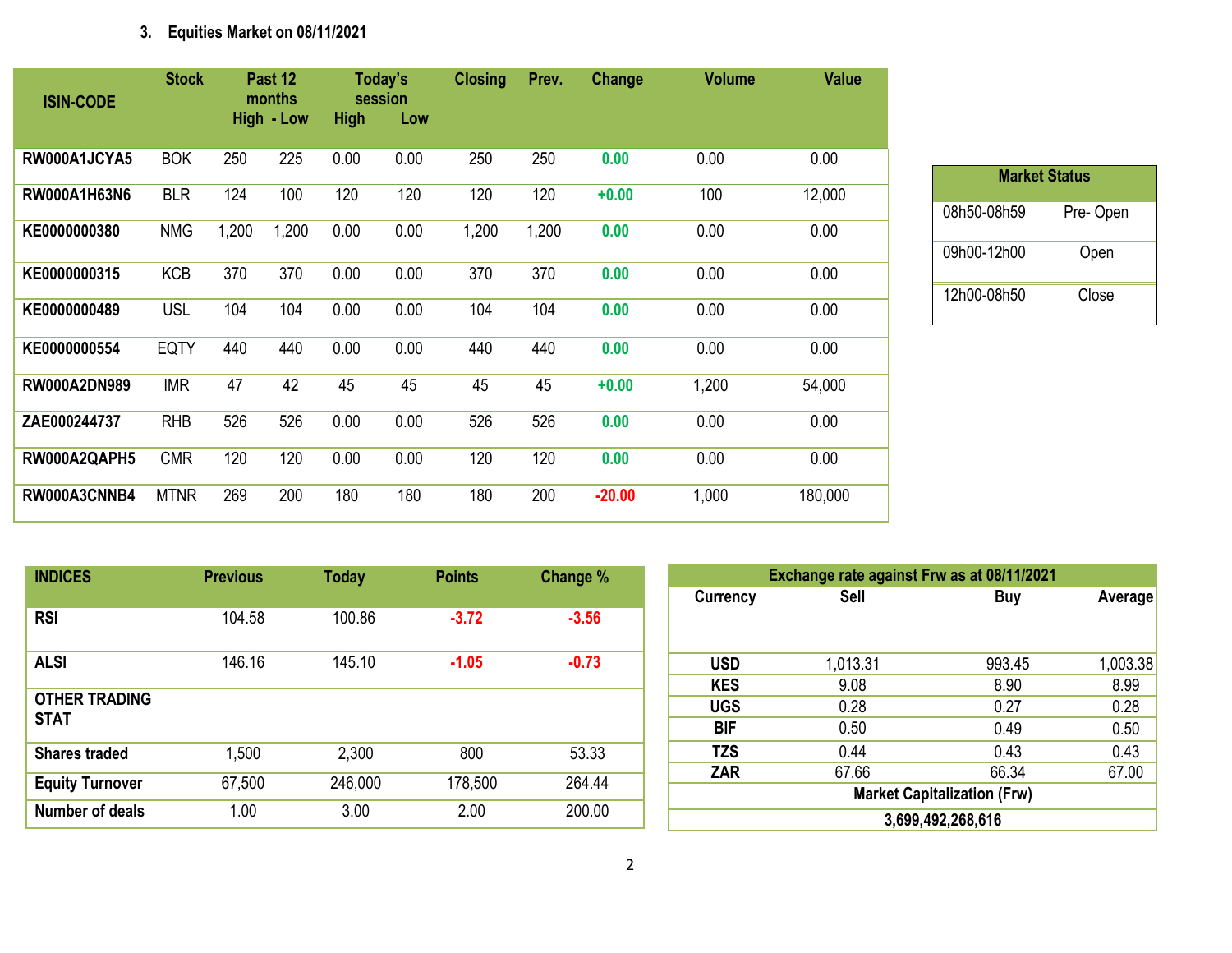**4. INDICES**



## **5. Bond market on 08/11/2021**

### **A. Government bonds**

| <b>ISIN-CODE</b>    | <b>Status</b> | <b>Security</b> | <b>Maturity</b> | <b>Coupon rate</b> | Close.<br><b>Price</b> | Prev.<br><b>Price</b> | Bids | <b>Offers</b> | <b>Bond traded</b> |
|---------------------|---------------|-----------------|-----------------|--------------------|------------------------|-----------------------|------|---------------|--------------------|
|                     |               |                 |                 |                    |                        |                       |      |               |                    |
| RW000A1ZTAM0        |               | FXD4/2014/7yrs  | 19/11/2021      | 12.475%            | 101                    | 101                   | 0.00 | 0.00          | 0.00               |
| <b>RW000A1Z2RJ7</b> |               | FXD2/2015/10yrs | 25/05/2025      | 12.925%            | 105                    | 105                   | 0.00 | 0.00          | 0.00               |
| RW000A182K48        |               | FXD2/2016/15Yrs | 09/05/2031      | 13.5%              | 103.5                  | 103.5                 | 0.00 | 0.00          | 0.00               |
| <b>RW000A19D0U5</b> |               | FXD1/2017/5Yrs  | 18/02/2022      | 12.375%            | 100.5                  | 100.5                 | 0.00 | 0.00          | 0.00               |
| <b>RW000A19JG53</b> |               | FXD2/2017/7Yrs  | 17/05/2024      | 12.675%            | 103.73                 | 103.73                | 0.00 | 0.00          | 0.00               |
| <b>RW000A19NL84</b> |               | FXD3/2017/5Yrs  | 19/08/2022      | 12.200%            | 102                    | 102                   | 0.00 | 0.00          | 0.00               |
| RW000A19S1Q4        | Re-opened     | FXD4/2017/7Yrs  | 15/11/2024      | 12.40%             | 104.5                  | 104.5                 | 0.00 | 0.00          | 0.00               |
| <b>RW000A19W8Z4</b> |               | FXD1/2018/5Yrs  | 17/02/2023      | 11.80%             | 102.25                 | 102.25                | 0.00 | 0.00          | 0.00               |
| <b>RW000A19HS6</b>  | Re-opened     | FXD2/2018/10Yrs | 12/05/2028      | 12.50%             | 105.6                  | 105.6                 | 0.00 | 0.00          | 0.00               |
| RW000A194997        | Re-opened     | FXD3/2018/15Yrs | 05/08/2033      | 12.9%              | 103.7                  | 103.7                 | 0.00 | 0.00          | 0.00               |
| RW000A2RUZ00        |               | FXD4/2018/3Yrs  | 19/11/2021      | 11.150%            | 104                    | 104                   | 0.00 | 0.00          | 0.00               |
| RW000A2RYEG9        | Re-opened     | FXD1/2019/7Yrs  | 13/02/2026      | 11.850%            | 101.7                  | 101.7                 | 0.00 | 0.00          | 0.00               |